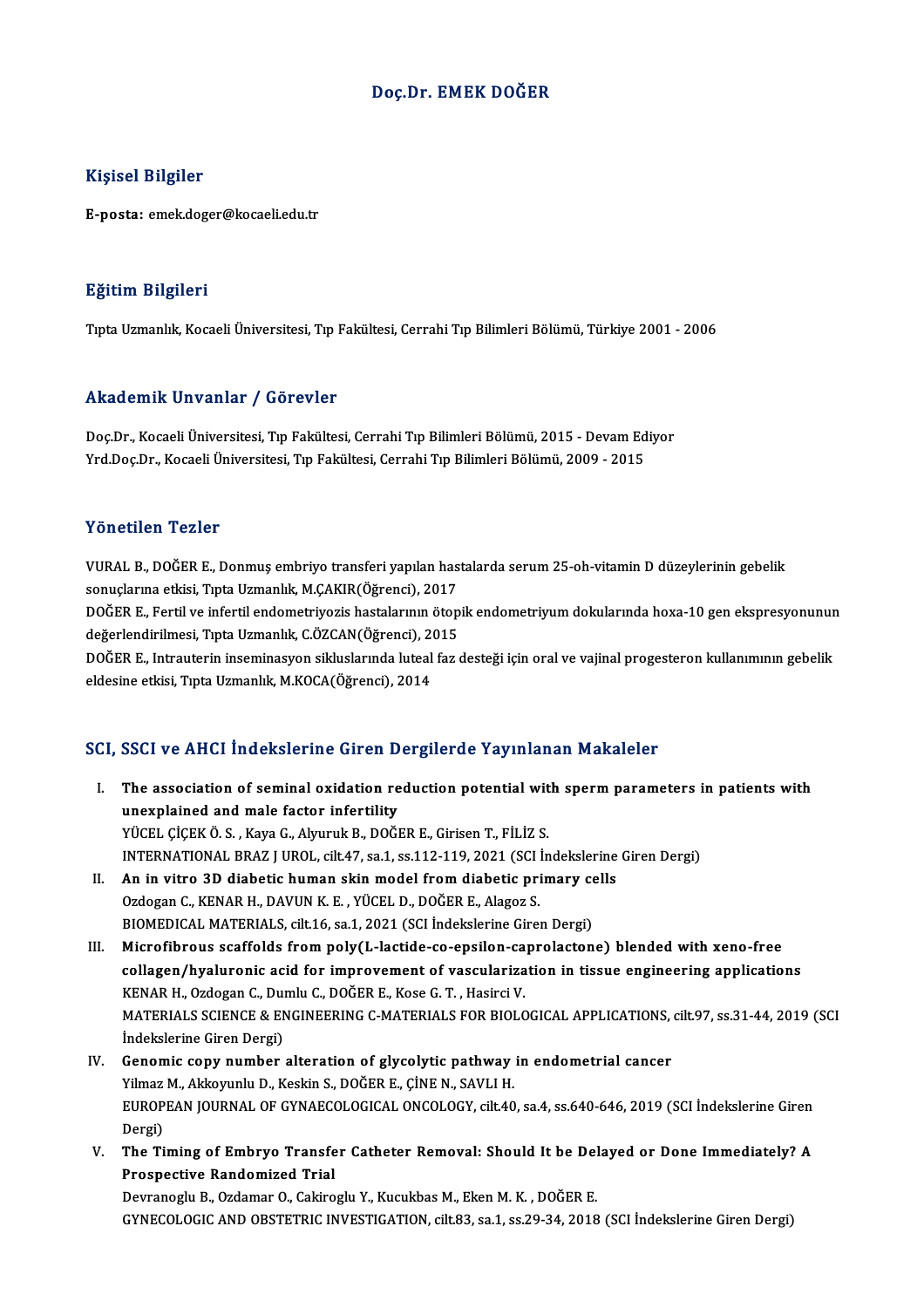- VI. Comparison of in Vitro Fertilization Outcomes in Unoperated Unilateral/Bilateral Endometriomas Comparison of in Vitro Fertilization Outcomes in U<br>with Operated Unilateral/Bilateral Endometriomas<br>Celipagly V. Dogen E. Vivrel E. Vildinim S. Vivrel P Comparison of in Vitro Fertilization Outcome<br>with Operated Unilateral/Bilateral Endometr<br>Cakiroglu Y., Doger E., Vural F., Yildirim S., Vural B.<br>JOUPMAL OF PERRODUCTIVE MEDICINE silt 62.88 with Operated Unilateral/Bilateral Endometriomas<br>Cakiroglu Y., Doger E., Vural F., Yildirim S., Vural B.<br>JOURNAL OF REPRODUCTIVE MEDICINE, cilt.62, ss.539-544, 2017 (SCI İndekslerine Giren Dergi)<br>Perifellisular blood flow Cakiroglu Y., Doger E., Vural F., Yildirim S., Vural B.<br>JOURNAL OF REPRODUCTIVE MEDICINE, cilt.62, ss.539-544, 2017 (SCI İndekslerine Giren Dergi)<br>VII. Perifollicular blood flow and its relationship with endometrial vascul
- JOURNAL OF REPRODUCTIVE MEDICINE, cilt.62, ss.!<br>Perifollicular blood flow and its relationship<br>IGF-1, and inhibin-a levels and IVF outcomes<br>Vural E. VURAL B. DOČER E. Cakiroslu Y. Colmon Perifollicular blood flow and its relationship wi<br>IGF-1, and inhibin-a levels and IVF outcomes<br>Vural F., VURAL B., DOĞER E., Cakiroglu Y., Cekmen M.<br>JOURNAL OF ASSISTED RERRODUCTION AND CENETIC JOURNAL OF ASSISTED REPRODUCTION AND GENETICS, cilt.33, sa.10, ss.1355-1362, 2016 (SCI İndekslerine Giren<br>Dergi) Vural F<br>JOURN<br>Dergi)<br>Exessi
- JOURNAL OF ASSISTED REPRODUCTION AND GENETICS, cilt.33, sa.10, ss.1355-1362, 2016 (SCI Indekslerine Gire<br>Dergi)<br>VIII. Exogenous cesarean scar pregnancies managed by suction curettage alone or in combination with<br>other ther Dergi)<br>Exogenous cesarean scar pregnancies managed by suction curettage alone or in combin<br>other therapeutic procedures: A series of 33 cases and analysis of complication profile<br>Ordaman Q DOČER E. Arliar S. Cakinggly V. E Exogenous cesarean scar pregnancies managed by suction curettage al<br>other therapeutic procedures: A series of 33 cases and analysis of com<br>Ozdamar O., DOĞER E., Arlier S., Cakiroglu Y., Ergin R.N. , Kopuk S.Y. , Caliskan E other therapeutic procedures: A series of 33 cases and analysis of complication profile<br>Ozdamar O., DOĞER E., Arlier S., Cakiroglu Y., Ergin R. N. , Kopuk S. Y. , Caliskan E.<br>JOURNAL OF OBSTETRICS AND GYNAECOLOGY RESEARCH, Ozdam<br>JOURN<br>Dergi)<br>Chrom JOURNAL OF OBSTETRICS AND GYNAECOLOGY RESEARCH, cilt.42, sa.8, ss.927-935, 2016 (SCI İndekslerine Giren<br>Dergi)<br>IX. Chromosome aberrations [dup(1q)] in endometrial cancer: Gene analysis of 54 surgical specimens<br>in Turkey
- Dergi)<br>Chromoso<br>in Turkey<br>Sover E. DC Chromosome aberrations [dup(1q)] in endometrial cancer: Gene analysis of 54 surgical<br>in Turkey<br>Sever E., DOĞER E., Kumbasar S., Sik B.A. , Temur M., Yilmaz H. T. , Yilmaz O., Ozbay P. O. , YÜCESOY İ.<br>TAIWANESE JOUPNAL OF O

i**n Turkey**<br>Sever E., DOĞER E., Kumbasar S., Sik B. A. , Temur M., Yilmaz H. T. , Yilmaz O., Ozbay P. O. , YÜCESOY İ.<br>TAIWANESE JOURNAL OF OBSTETRICS & GYNECOLOGY, cilt.55, sa.3, ss.357-362, 2016 (SCI İndekslerine Giren Dergi) TAIWANESE JOURNAL OF OBSTETRICS & GYNECOLOGY, cilt.55, sa.3, ss.357-362, 2016 (SCI Indekslerin<br>Dergi)<br>X. Do younger women with elevated basal follicular stimulating hormone levels undergoing<br>Sanadatranin stimulated intraut

Dergi)<br>Do younger women with elevated basal follicular stimulating hormone levels undergoing<br>gonadotropin-stimulated intrauterine insemination cycles represent compromised reproductive<br>auteomee? Do younge<br>gonadotroj<br>outcomes?<br>Dovranoglu gonadotropin-stimulated intrauterine insemination cycles re<br>outcomes?<br>Devranoglu B., Ozdamar O., Kole E., Eken M. K. , Bozdag H., DOĞER E.<br>FUROPEAN JOURNAL OF ORSTETRICS & CYNECOLOCY AND REPROP

outcomes?<br>Devranoglu B., Ozdamar O., Kole E., Eken M. K. , Bozdag H., DOĞER E.<br>EUROPEAN JOURNAL OF OBSTETRICS & GYNECOLOGY AND REPRODUCTIVE BIOLOGY, cilt.199, ss.141-145, 2016<br>(SCI İndekslerine Giren Dergi) Devranoglu B., Ozdamar O., Kol<br>EUROPEAN JOURNAL OF OBSTI<br>(SCI İndekslerine Giren Dergi)<br>Dess amnionadustion insta EUROPEAN JOURNAL OF OBSTETRICS & GYNECOLOGY AND REPRODUCTIVE BIOLOGY, cilt.199, ss.141-145,<br>(SCI Indekslerine Giren Dergi)<br>XI. Does amnioreduction increase success of emergency cervical cerclage in cases with advanced<br>conv

- (SCI İndekslerine Giren Dergi)<br>Does amnioreduction increase success of emerg<br>cervical dilatation and protruding membranes?<br>Cekinesh: Y. DOČER E. Kopuk S. Y. CÜNI EMEZ A. OT. Does amnioreduction increase success of emergency cervical (<br>cervical dilatation and protruding membranes?<br>Cakiroglu Y., DOĞER E., Kopuk S. Y. , GÜNLEMEZ A., Oguz D., Caliskan E.<br>CLINICAL AND EXPERIMENTAL OBSTETRICS & CYNE cervical dilatation and protruding membranes?<br>Cakiroglu Y., DOĞER E., Kopuk S. Y. , GÜNLEMEZ A., Oguz D., Caliskan E.<br>CLINICAL AND EXPERIMENTAL OBSTETRICS & GYNECOLOGY, cilt.43, sa.5, ss.708-712, 2016 (SCI İndekslerine<br>Cir Cakiroglu Y., J<br>CLINICAL AN<br>Giren Dergi)<br>The predict
- CLINICAL AND EXPERIMENTAL OBSTETRICS & GYNECOLOGY, cilt.43, sa.5, ss.708-712, 2016 (SCI Indekslerine<br>Giren Dergi)<br>XII. The predictive value of lactate peak detected by the magnetic resonance spectroscopy in the brain of<br>gr Giren Dergi)<br>The predictive value of lactate peak detected by the magnetic resonance spectroscopy in the brain of<br>growth-restricted fetuses for adverse perinatal outcomes The predictive value of lactate peak detected by the magnetic reso<br>growth-restricted fetuses for adverse perinatal outcomes<br>DOĞER E., Ozdamar O., Cakiroglu Y., Ceylan Y., ÇAKIR Ö., ANIK Y., Caliskan E.<br>JOUPMAL OE MATERMAL

JOURNAL OF MATERNAL-FETAL & NEONATAL MEDICINE, cilt.29, sa.19, ss.3178-3182, 2016 (SCI İndekslerine<br>Giren Dergi) DOĞER E., Oz<br>JOURNAL OF<br>Giren Dergi)<br>Pennedusti: JOURNAL OF MATERNAL-FETAL & NEONATAL MEDICINE, cilt.29, sa.19, ss.3178-3182, 2016 (SCI Indekslerine<br>Giren Dergi)<br>XIII. Reproductive and obstetric outcomes in mosaic Turner's Syndrome: a cross-sectional study and<br>nextions o

Giren Dergi)<br>Reproductive and obste<br>review of the literature<br>DOČEP E. Cakiresky Y. Cov Reproductive and obstetric outcomes in mosaic Turner's<br>review of the literature<br>DOĞER E., Cakiroglu Y., Ceylan Y., Ulak E., Ozdamar O., Caliskan E.<br>REPRODUCTIVE RIOLOCY AND ENDOCRINOLOCY .sit 12, 2015 ( review of the literature<br>DOĞER E., Cakiroglu Y., Ceylan Y., Ulak E., Ozdamar O., Caliskan E.<br>REPRODUCTIVE BIOLOGY AND ENDOCRINOLOGY, cilt.13, 2015 (SCI İndekslerine Giren Dergi)<br>The effect of childhood cancer thereny en ev

DOĞER E., Cakiroglu Y., Ceylan Y., Ulak E., Ozdamar O., Caliskan E.<br>REPRODUCTIVE BIOLOGY AND ENDOCRINOLOGY, cilt.13, 2015 (SCI İndekslerine Giren Dergi)<br>XIV. The effect of childhood cancer therapy on ovarian reserve and pu REPRODUCTIVE BIOLOGY AND ENDOCRINOLOGY, cilt.13, 2015 (SCI İn<br>The effect of childhood cancer therapy on ovarian reserve an<br>Akar B., DOĞER E., Cakiroglu Y., Corapcioglu F., SARPER N., Caliskan E.<br>REPRODUCTIVE PIOMEDICINE ON The effect of childhood cancer therapy on ovarian reserve and pubertal development<br>Akar B., DOĞER E., Cakiroglu Y., Corapcioglu F., SARPER N., Caliskan E.<br>REPRODUCTIVE BIOMEDICINE ONLINE, cilt.30, sa.2, ss.175-180, 2015 (S Akar B., DOĞER E., Cakiroglu Y., Corapcioglu F., SARPER N., Caliskan E.<br>REPRODUCTIVE BIOMEDICINE ONLINE, cilt.30, sa.2, ss.175-180, 2015 (SCI İndekslerine Giren Dergi)<br>XV. Effects of salpingectomy and antituberculosis

## REPRODUCTIV<br>Effects of sal<br>tuberculosis<br>Coliskan E. Col Effects of salpingectomy and antituberculosis treatments on f<br>tuberculosis<br>Caliskan E., Cakiroglu Y., Sofuoglu K., DOĞER E., Akar M. E. , Ozkan S. O.<br>JOUPMAL OF OPSTETPICS AND CYMAECOLOCY PESEARCH sit 40, se 1

tuberculosis<br>Caliskan E., Cakiroglu Y., Sofuoglu K., DOĞER E., Akar M. E. , Ozkan S. O.<br>JOURNAL OF OBSTETRICS AND GYNAECOLOGY RESEARCH, cilt.40, sa.10, ss.2104-2109, 2014 (SCI İndekslerine<br>Giren Dergi) Caliskan E., Cakiroglu Y., Sofuoglu K., DOĞER E., Akar M. E., Ozkan S. O. JOURNAL OF OBSTETRICS AND GYNAECOLOGY RESEARCH, cilt.40, sa.10, ss.2104-2109, 2014 (SCI İndekslerine<br>Giren Dergi)<br>XVI. Production of a composite hyaluronic acid/gelatin blood plasma gel for hydrogel-based adipose<br>tigaus an

Giren Dergi)<br>Production of a composite hyali<br>tissue engineering applications<br>Komunan E. KENAR H. DOČER E. Ko Production of a composite hyaluronic<br>tissue engineering applications<br>Korurer E., KENAR H., DOĞER E., Karaoz E.<br>JOUPNAL OF PJOMEDICAL MATEDIALS PES

tissue engineering applications<br>Korurer E., KENAR H., DOĞER E., Karaoz E.<br>JOURNAL OF BIOMEDICAL MATERIALS RESEARCH PART A, cilt.102, sa.7, ss.2220-2229, 2014 (SCI İndekslerine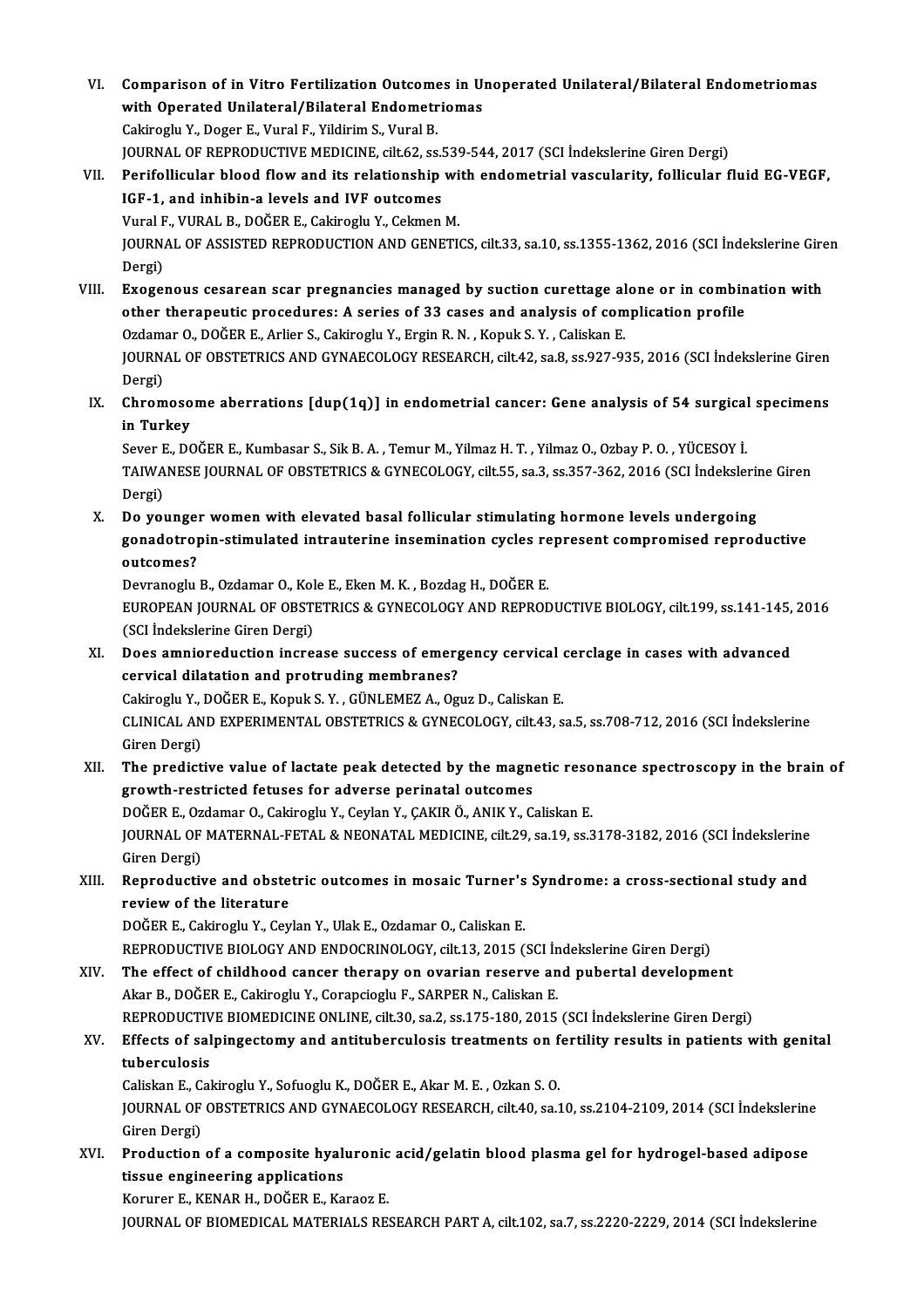Giren Dergi)

Giren Dergi)<br>XVII. Obstetric and neonatal outcomes of delayed interval delivery in cerclage and non-cerclage cases: An Giren Dergi)<br>Obstetric and neonatal outcomes of<br>analysis of 20 multiple pregnancies<br>DOČER E. Gebireshu Y. Gerlan Y. Kele E. analysis of 20 multiple pregnancies<br>DOĞER E., Cakiroglu Y., Ceylan Y., Kole E., Ozkan S., Caliskan E. analysis of 20 multiple pregnancies<br>DOĞER E., Cakiroglu Y., Ceylan Y., Kole E., Ozkan S., Caliskan E.<br>JOURNAL OF OBSTETRICS AND GYNAECOLOGY RESEARCH, cilt.40, sa.7, ss.1853-1861, 2014 (SCI İndekslerine<br>Ciron Dergi) DOĞER E., Ca<br>JOURNAL OF<br>Giren Dergi)<br>Multicanter Giren Dergi)<br>XVIII. Multicenter Analysis of Gestational Trophoblastic Neoplasia in Turkey Ozalp S. S., Telli E., Oge T., Tulunay G., Boran N., Turan T., Yenen M., Kurdoglu Z., Ozler A., Yuce K., et al. Multicenter Analysis of Gestational Trophoblastic Neoplasia in Turkey<br>Ozalp S. S. , Telli E., Oge T., Tulunay G., Boran N., Turan T., Yenen M., Kurdoglu Z., Ozler A., Yuce K., et al<br>ASIAN PACIFIC JOURNAL OF CANCER PREVENTI Ozalp S<br>ASIAN<br>Dergi)<br>Intrau ASIAN PACIFIC JOURNAL OF CANCER PREVENTION, cilt.15, sa.8, ss.3625-3628, 2014 (SCI Indekslerine Giren<br>Dergi)<br>XIX. Intrauterine idiopathic severe ductal constriction diagnosed by fetal echocardiography: a cause of<br>hydrons f Dergi)<br>Intrauterine idi<br>hydrops fetalis<br><sup>Robooglu K. Coki</sub></sup> Intrauterine idiopathic severe ductal constricti<br>hydrops fetalis<br>Babaoglu K., Cakiroglu Y., Altun G., DOĞER E., Oguz D.<br>ANADOLU KARDIYOLOU DERCISLTHE ANATOLIAN I hydrops fetalis<br>Babaoglu K., Cakiroglu Y., Altun G., DOĞER E., Oguz D.<br>ANADOLU KARDIYOLOJI DERGISI-THE ANATOLIAN JOURNAL OF CARDIOLOGY, cilt.13, sa.5, ss.496-497, 2013 (SCI<br>İndekslerine Ciren Dergi) Babaoglu K., Cakiroglu Y., .<br>ANADOLU KARDIYOLOJI D<br>İndekslerine Giren Dergi)<br>The offect of IVE progn ANADOLU KARDIYOLOJI DERGISI-THE ANATOLIAN JOURNAL OF CARDIOLOGY, cilt.<br>
indekslerine Giren Dergi)<br>
XX. The effect of IVF pregnancies on mortality and morbidity in tertiary unit<br>
Turker G. DOČER E. ARISOV A. E. CÜNLEMEZ A. İndekslerine Giren Dergi)<br>The effect of IVF pregnancies on mortality and morbid<br>Turker G., DOĞER E., ARISOY A. E. , GÜNLEMEZ A., Gokalp A. S.<br>ITALIAN JOURNAL OF PEDIATRICS silt 20, 2012 (SCL İndekle The effect of IVF pregnancies on mortality and morbidity in tertiary u<br>Turker G., DOĞER E., ARISOY A. E. , GÜNLEMEZ A., Gokalp A. S.<br>ITALIAN JOURNAL OF PEDIATRICS, cilt.39, 2013 (SCI İndekslerine Giren Dergi)<br>Sanasyanhia d Turker G., DOĞER E., ARISOY A. E. , GÜNLEMEZ A., Gokalp A. S.<br>ITALIAN JOURNAL OF PEDIATRICS, cilt.39, 2013 (SCI İndekslerine Giren Dergi)<br>XXI. Sonographic diagnosis of fetal cardiac rhabdomyomas in two successive pregnanci **ITALIAN JOURNAL OF PEDI<br>Sonographic diagnosis<br>with tuberous sclerosis**<br>Ozeren S. Gebinerly V. DOC Sonographic diagnosis of fetal cardiac i<br>with tuberous sclerosis<br>Ozeren S., Cakiroglu Y., DOĞER E., Caliskan E.<br>JOUPNAL OF CLINICAL ULTPASOUND, silt 40 with tuberous sclerosis<br>Ozeren S., Cakiroglu Y., DOĞER E., Caliskan E.<br>JOURNAL OF CLINICAL ULTRASOUND, cilt.40, sa.3, ss.179-182, 2012 (SCI İndekslerine Giren Dergi) Ozeren S., Cakiroglu Y., DOĞER E., Caliskan E.<br>JOURNAL OF CLINICAL ULTRASOUND, cilt40, sa.3, ss.179-182, 2012 (SCI İndekslerine Giren Dergi)<br>XXII. Evaluation of Sexual Function and Quality of Life in Menopausal Transit **JOURNAL OF CLINICAL ULTRA<br>Evaluation of Sexual Funct<br>Cohort of Turkish Women**<br>Calislian F. COPAKCLA, DOČE Cohort of Turkish Women<br>Caliskan E., ÇORAKÇI A., DOĞER E., Coskun E., Ozeren S., Corapcioglu A. Cohort of Turkish Women<br>Caliskan E., ÇORAKÇI A., DOĞER E., Coskun E., Ozeren S., Corapcioglu A.<br>TURKIYE KLINIKLERI TIP BILIMLERI DERGISI, cilt.30, sa.5, ss.1517-1523, 2010 (SCI İndekslerine Giren Dergi)<br>The Effects of High Caliskan E., ÇORAKÇI A., DOĞER E., Coskun E., Ozeren S., Corapcioglu A.<br>TURKIYE KLINIKLERI TIP BILIMLERI DERGISI, cilt.30, sa.5, ss.1517-1523, 2010 (SCI<br>XXIII. The Effects of High Dose Betamethasone Application on HELLP Sy TURKIYE KLINIKLERI TIP BILIMLERI DERGISI, cilt.30, sa.5, ss.1517-<br>The Effects of High Dose Betamethasone Application on HE<br>Caliskan E., Cakiroglu Y., DOĞER E., Unlubilgin E., Dilbaz S., Dilbaz B.<br>TURKIYE KI INIKLERI TIR BI The Effects of High Dose Betamethasone Application on HELLP Syndrome<br>Caliskan E., Cakiroglu Y., DOĞER E., Unlubilgin E., Dilbaz S., Dilbaz B.<br>TURKIYE KLINIKLERI TIP BILIMLERI DERGISI, cilt.30, sa.4, ss.1134-1142, 2010 (SCI Caliskan E., Cakiroglu Y., DOĞER E., Unlubilgin E., Dilbaz S., Dilbaz B.<br>TURKIYE KLINIKLERI TIP BILIMLERI DERGISI, cilt.30, sa.4, ss.1134-1142, 2010 (SCI İndekslerine Giren Der;<br>XXIV. Neonate Gender and Gestational Age are TURKIYE KLINIKLERI TIP BILIMLERI DERGISI, cilt.30, sa.4, ss.11.<br>Neonate Gender and Gestational Age are Independent De<br>Caliskan E., KILIÇ T., DOĞER E., Cakiroglu Y., Turker G., Duman C.<br>TURKIYE KLINIKI ERLTIR BILIMLERI DERG Neonate Gender and Gestational Age are Independent Determinants of Cord Blood Troponin I<br>Caliskan E., KILIÇ T., DOĞER E., Cakiroglu Y., Turker G., Duman C.<br>TURKIYE KLINIKLERI TIP BILIMLERI DERGISI, cilt.30, sa.3, ss.1025-1 Caliskan E., KILIÇ T., DOĞER E., Cakiroglu Y., Turker G., Duman C.<br>TURKIYE KLINIKLERI TIP BILIMLERI DERGISI, cilt.30, sa.3, ss.1025-1031, 2010 (SCI İndekslerine Giren Der<br>XXV. Prospective case control comparison of fetal i TURKIYE K<br>Prospectiv<br>analgesia<br>Coliskan E Prospective case control comparison of fetal intrapartum oxygen saturations during epidural<br>analgesia<br>Caliskan E., Ozdamar D., DOĞER E., Cakiroglu Y., KUŞ A., ÇORAKÇI A. INTERNATIONAL JOURNAL OF OBSTETRIC ANESTHESIA, cilt.19, sa.1, ss.77-81, 2010 (SCI İndekslerine Giren Dergi) Caliskan E., Ozdamar D., DOĞER E., Cakiroglu Y., KUŞ A., ÇORAKÇI A.<br>INTERNATIONAL JOURNAL OF OBSTETRIC ANESTHESIA, cilt.19, sa.1, ss.77-81, 2010 (SCI İndekslerine Giren Derg<br>XXVI. Comparative efficacy and safety of vaginal induction at term: a randomized trial<br>Ozkan S., Caliskan E., DOĞER E., YÜCESOY İ., Ozeren S., VURAL B. Comparative efficacy and safety of vaginal misoprostol v<br>induction at term: a randomized trial<br>Ozkan S., Caliskan E., DOĞER E., YÜCESOY İ., Ozeren S., VURAL B.<br>ARCHIVES OF CYNECOLOCY AND ORSTETRICS silt 280 SR 1 SS. ARCHIVES OF GYNECOLOGY AND OBSTETRICS, cilt.280, sa.1, ss.19-24, 2009 (SCI İndekslerine Giren Dergi) Ozkan S., Caliskan E., DOĞER E., YÜCESOY İ., Ozeren S., VURAL B.<br>ARCHIVES OF GYNECOLOGY AND OBSTETRICS, cilt.280, sa.1, ss.19-24, 2009 (SCI İndekslerine Giren Dergi)<br>XXVII. Sublingual misoprostol 100 microgram versus 200 m ARCHIVES OF GYNI<br>Sublingual misop<br>randomised trial<br>Calislian E. DOČEP Sublingual misoprostol 100 microgram versus 200 r<br>randomised trial<br>Caliskan E., DOĞER E., Cakiroglu Y., ÇORAKÇI A., YÜCESOY İ.<br>FUROPEAN JOURNAL OE CONTRACERTION AND RERRODU randomised trial<br>Caliskan E., DOĞER E., Cakiroglu Y., ÇORAKÇI A., YÜCESOY İ.<br>EUROPEAN JOURNAL OF CONTRACEPTION AND REPRODUCTIVE HEALTH CARE, cilt.14, sa.1, ss.55-60, 2009 (SCI<br>İndekslerine Giren Dergi) Caliskan E., DOĞER E., Cakiroglu Y., ÇORAKÇI A., YÜCESOY İ.

## Diğer Dergilerde Yayınlanan Makaleler

Iger Dergilerde Yayınlanan Makaleler<br>I. Impact of insulin resistance and obesity on intracytoplasmic sperm injection outcomes in young<br>wereon with polygystic overy syndnome women with polycystic ovary syndroment<br>Impact of insulin resistance and obesity<br>women with polycystic ovary syndrome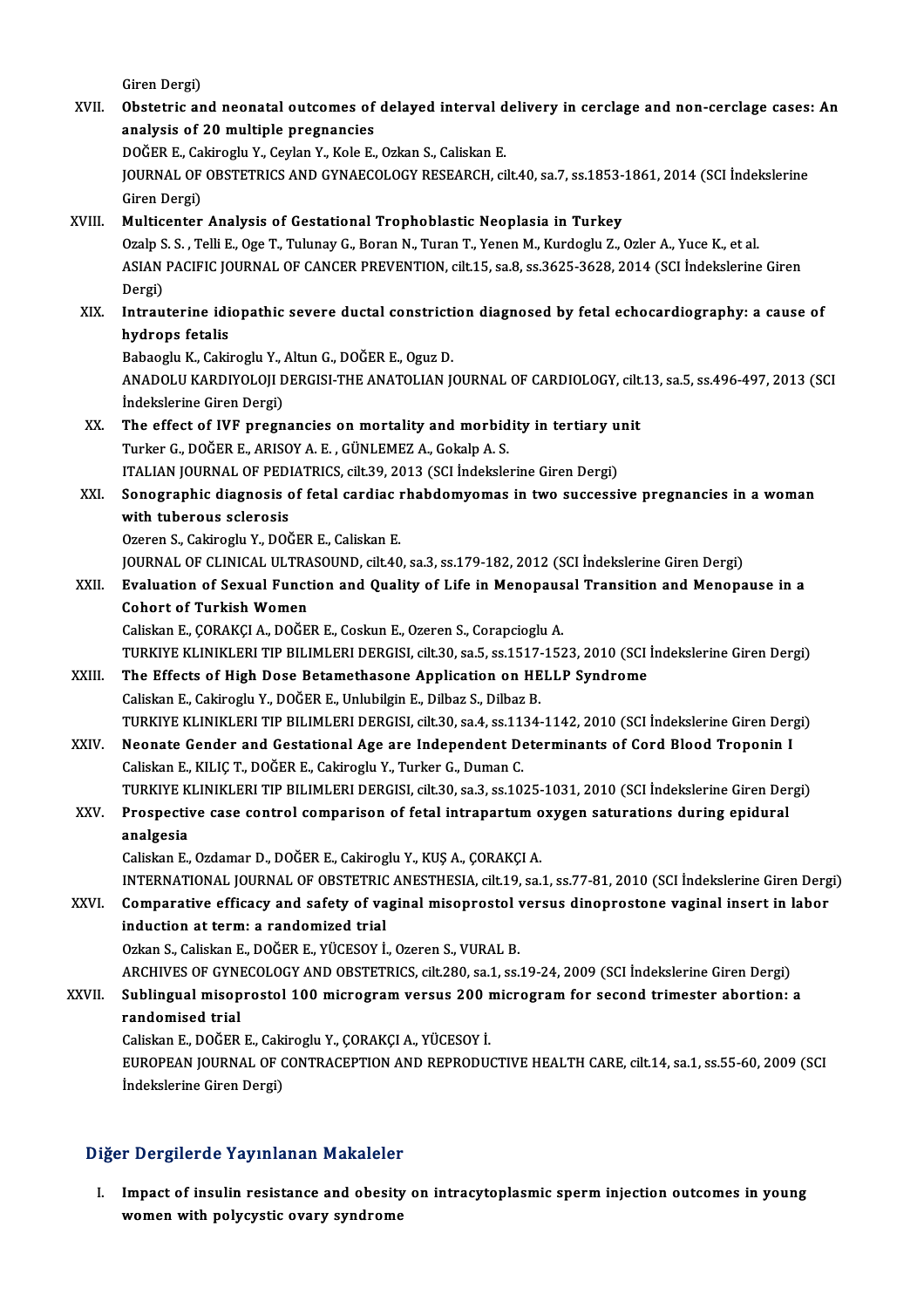CakirogluY.,DOĞERE.,VuralF.,KopukS.Y. ,VURALB.

Cakiroglu Y., DOĞER E., Vural F., Kopuk S. Y. , VURAL B.<br>NORTHERN CLINICS OF ISTANBUL, cilt.4, sa.3, ss.218-224, 2017 (ESCI İndekslerine Giren Dergi)<br>Mullerian adapasarsama of the utanus assosiated with tamovifan trastmant

- II. Mullerian adenosarcoma of the uterus associated with tamoxifen treatment for breast cancer NORTHERN CLINICS OF ISTANBUL, cilt.4, sa.3, ss.218-224,<br>Mullerian adenosarcoma of the uterus associated w<br>Ceylan Y., DOĞER E., Cakiroglu A.Y. , VURAL Ç., YÜCESOY İ.<br>TURKISH JOURNAL OF OBSTETRICS AND CYNECOLOGY sil TURKISH JOURNAL OF OBSTETRICS AND GYNECOLOGY, cilt.12, sa.4, ss.244-247, 2015 (ESCI İndekslerine Giren<br>Dergi) Ceylan Y., DOĞER E., Cakiroglu A. Y., VURAL Ç., YÜCESOY İ. TURKISH JOURNAL OF OBSTETRICS AND GYNECOLOGY, cilt.12, sa.4, ss.244-247, 2015 (ESCI İndekslerine<br>Dergi)<br>III. Do the interactions between coital frequency, cervical length, and urogenital infection affect<br>obstatric outcomos
- Dergi)<br>Do the interactions b<br>obstetric outcomes?<br>Cakinaghu Y. Caliskan S. Do the interactions between coital frequency, cervical length, a<br>obstetric outcomes?<br>Cakiroglu Y., Caliskan S., DOĞER E., Kopuk S.Y. , DÜNDAR D., Caliskan E.<br>TURKISH JOURNAL OF OPSTETRICS AND CYNECOLOGY silt 12, SR 2, SS 4

obstetric outcomes?<br>Cakiroglu Y., Caliskan S., DOĞER E., Kopuk S. Y. , DÜNDAR D., Caliskan E.<br>TURKISH JOURNAL OF OBSTETRICS AND GYNECOLOGY, cilt.12, sa.2, ss.66-70, 2015 (ESCI İndekslerine Giren<br>Dergi) Cakiroglu Y., Caliskan S., DOĞER E., Kopuk S. Y., DÜNDAR D., Caliskan E. TURKISH JOURNAL OF OBSTETRICS AND GYNECOLOGY, cilt.12, solding a pergi)<br>IV. Prenatal diagnosis and management of a fetal neck mass<br>DOČER E. Covian Y. CAKIROČLIJA Y. Coliskan E.

- Dergi)<br><mark>Prenatal diagnosis and management of a fet</mark><br>DOĞER E., Ceylan Y., ÇAKIROĞLU A. Y. , Caliskan E.<br>JOUPNAL OF THE TURKISH GERMAN CYNECOLOG Prenatal diagnosis and management of a fetal neck mass<br>DOĞER E., Ceylan Y., ÇAKIROĞLU A. Y. , Caliskan E.<br>JOURNAL OF THE TURKISH-GERMAN GYNECOLOGICAL ASSOCIATION, cilt.16, sa.2, ss.118-120, 2015 (ESCI<br>İndekalerine Ciren De DOĞER E., Ceylan Y., ÇAKII<br>JOURNAL OF THE TURKISI<br>İndekslerine Giren Dergi)<br>The offect of finst chroj JOURNAL OF THE TURKISH-GERMAN GYNECOLOGICAL ASSOCIATION, cilt.16, sa.2, ss.118-120, 2015 (ES<br>
Indekslerine Giren Dergi)<br>
V. The effect of first chromosome long arm duplication on survival of endometrial carcinoma<br>
sayon a
- İndekslerine Giren Dergi)<br>The effect of first chromosome long arm duplication on survival of<br>sever e., DOĞER E., SÜNNETÇİ AKKOYUNLU D., ÇİNE N., SAVLI H., YÜCESOY İ.<br>LTurk See Obstat Cunesel 2014 (Diğer Kurumların Hakamli The effect of first chromosome long arm duplication on surviv<br>sever e., DOĞER E., SÜNNETÇİ AKKOYUNLU D., ÇİNE N., SAVLI H., YÜCES<br>J Turk Soc Obstet Gynecol, 2014 (Diğer Kurumların Hakemli Dergileri) J Turk Soc Obstet Gynecol, 2014 (Diğer Kurumların Hakemli Dergileri)<br>Hakemli Kongre / Sempozyum Bildiri Kitaplarında Yer Alan Yayınlar

I. An investigation of Transcriptome Analyzes Related to endometrium cancer pathogenesis İskenderoğlu E.T., SÜNNETÇİ AKKOYUNLU D., Devrim N.N., Yılmaz E. B., ÇİNE N., DOĞER E., SAVLI H.<br>İskenderoğlu E.T., SÜNNETÇİ AKKOYUNLU D., Devrim N.N., Yılmaz E. B., ÇİNE N., DOĞER E., SAVLI H.<br>Tıbbi Pivalaji ve Canatik Ko An investigation of Transcriptome Analyzes Rel<br>İskenderoğlu E. T. , SÜNNETÇİ AKKOYUNLU D., Devrim<br>Tıbbi Biyoloji ve Genetik Kongresi, 27 - 30 Ekim 2019<br>Effect of Cestational Diabetis Blood Soluble Ess Iskenderoğlu E. T. , SÜNNETÇİ AKKOYUNLU D., Devrim N. N. , Yılmaz E. B. , ÇİNE N., DOĞER E., SAVLI H.<br>Tıbbi Biyoloji ve Genetik Kongresi, 27 - 30 Ekim 2019<br>II. Effect of Gestational Diabetic Blood Soluble Factors on Beta C

Tibbi Biyoloji ve Genetik Kongresi, 27 - 30 Ekim 2019<br>Effect of Gestational Diabetic Blood Soluble Fa<br>Analysis Combined with Proteomics Approach<br>KENAR H. VII MAZ ÖZDOČAN C. İSLEK E.E., DOČER Effect of Gestational Diabetic Blood Soluble Factors on Beta Cell Ful<br>Analysis Combined with Proteomics Approach<br>KENAR H., YILMAZ ÖZDOĞAN C., İŞLEK E. E. , DOĞER E., TARKUN İ., KASAP M.<br>E4th Annual Meeting of the European 655 Analysis Combined with Proteomics Approach<br>Thannual Meeting of the European Association for the Study of Diabetes (EASD), Berlin, Almanya, 01 Ekim 2018<br>Thannual Meeting of the European Association for the Study of Diab I I. KENAR H., YILMAZ ÖZDOĞAN C., İŞLEK E. E. , DOĞER E., TARKUN İ., KASAP M.<br>54th Annual Meeting of the European Association for the Study of Diabetes (EASD), Berlin, Almanya, 01 Eki<br>III. Effect of gestational diabetic bl

- 54th Annual Meeting of the European Association fo<br>Effect of gestational diabetic blood soluble face<br>analysis combined with proteomics approach<br>Kanar H. Ordegan C. Y., Kaskin H. İSLEKE E., DOČI Effect of gestational diabetic blood soluble factors on beta cell function: in vitro physiol<br>analysis combined with proteomics approach<br>Kenar H., Ozdogan C.Y. , Keskin H., İŞLEK E. E. , DOĞER E., Nalla A., Tarkun I., Niels analysis combined with proteomics approach<br>Kenar H., Ozdogan C. Y. , Keskin H., İŞLEK E. E. , DOĞER E., Nalla A., Tarkun I., Nielsen J. H. , KASAP M.<br>54th Annual Meeting of the European-Association-for-the-Study-of-Diabete Kenar H., Ozdogan C. Y., Keskin H., İŞLEK E. E., DOĞER E., Nalla A., Tarkun I., Nielsen J. H., KASAP M. 54th Annual Meeting of the European-Association-for-the-Study-of-Diabetes (EASD), Berlin, Almanya, 1 - 05 Ekim<br>2018, cilt.61<br>IV. Vücut Kitle İndekslerine Göre Gruplandırılan Kadın IVF Hasta Gruplarında Granüloza Hücrelerin
- 2018, cilt.61<br>Vücut Kitle İndekslerine Göre Gruplandırılan Kadın IVF Hasta Gruplarında Granüloza Hücrelerin<br>Adiponektin ve Tümör Nekroz Faktör-Alfa (TNFα) İmmünreaktivitesinin İncelenmesi ve Gebelik<br>Durumu ile İliskisinin Vücut Kitle İndekslerine Göre Gruplandırı<br>Adiponektin ve Tümör Nekroz Faktör-Alfa<br>Durumu ile İlişkisinin Araştırılması (S73)<br>CELENLİ DOLANBAY E, YARDIMOČLU VU MAZ Adiponektin ve Tümör Nekroz Faktör-Alfa (TNFα) İmmünreaktivitesinin İncelenmesi ve Gebelik<br>Durumu ile İlişkisinin Araştırılması (S73)<br>GELENLİ DOLANBAY E., YARDIMOĞLU YILMAZ M., VURAL B., KASAP M., YAZICIOĞLU KAYA G., DOGE Durumu ile İlişkisinin Araştırılması (S73)<br>GELENLİ DOLANBAY E., YARDIMOĞLU YILMAZ M., VURAL B., KASAP M., YAZICIOĞLU KAYA G., DOG<br>14. Ulusal Histoloji ve Embriyoloji Kongresi, Antalya, Türkiye, 10 - 13 Mayıs 2018, cilt.6,

GELENLİ DOLANBAY E., YARDIMOĞLU YILMAZ M., VURA<br>14. Ulusal Histoloji ve Embriyoloji Kongresi, Antalya, Türk<br>V. Atelocollagen-based hydrogels for wound healing<br>V.U MAZ ÖZDOĞAN C. DOĞER E. KENAR H

- 14. Ulusal Histoloji ve Embriyoloji Kongresi<br>Atelocollagen-based hydrogels for wo<br>YILMAZ ÖZDOĞAN C., DOĞER E., KENAR H.<br>22nd International Biamediaal Science and Atelocollagen-based hydrogels for wound healing<br>YILMAZ ÖZDOĞAN C., DOĞER E., KENAR H.<br>22nd International Biomedical Science and Technology Symposium (BIOED 2017), Ankara, Türkiye, 12 Mayıs 2017<br>Vessular semplisations assoc
- YILMAZ ÖZDOĞAN C., DOĞER E., KENAR H.<br>22nd International Biomedical Science and Technology Symposium (BIOED 2017), Ankara, Türkiye, 12 Mayı<br>1. Vascular complications associated with gestational diabetic mothers and their n 22nd International Biomedical Science and Technology Symposium (BIOED 2017), Ankara, Türkiye, 12 Mayı<br>Vascular complications associated with gestational diabetic mothers and their newborn<br>HEKİMOĞLU G., DOĞER E., Kara Mağde ARSLANB.,TARKUNİ.,KENARH.

3rd Heidelberg International Symposium on Diabetic Complications 2016, Heidelberg, Almanya, 06 Ekim 2016

- ARSLAN B., TARKUN İ., KENAR H.<br>3rd Heidelberg International Symposium on Diabetic Complications 2016, Heidelberg, Almanya, 06 Ekim 2016<br>VII. The impact of embryo transfer catheter retraction rate on fertility outcomes 3rd Heidelberg International Symposium on Diabetic Compl<br>The impact of embryo transfer catheter retraction randomized controlled trial<br>AKLDEVRANOČLU P. ÖZDAMAR Ö. KAVA G. DOČER E. SEL The impact of embryo transfer catheter retraction rate on fertility outcomes in intracytoplasmic<br>sperm injection cycles a randomized controlled trial<br>AKI DEVRANOĞLU B., ÖZDAMAR Ö., KAYA G., DOĞER E., SELÇUK S., KÜÇÜKBAŞ M. sperm injection cycles a randomized controlled trial<br>AKI DEVRANOĞLU B., ÖZDAMAR Ö., KAYA G., DOĞER E., SELÇUK S., KÜ<br>32nd Annual Meeting of ESHRE, 3 - 06 Temmuz 2016, cilt.31, ss.1-513<br>Prataamia Analysia in Endomatrial Can AKI DEVRANOĞLU B., ÖZDAMAR Ö., KAYA G., DOĞER E., SELÇUK S., KÜÇÜKBAŞ M., ÇAKIROĞLU A. Y. , KUT<br>32nd Annual Meeting of ESHRE, 3 - 06 Temmuz 2016, cilt.31, ss.1-513<br>VIII. Proteomic Analysis in Endometrial Cancer and End
-